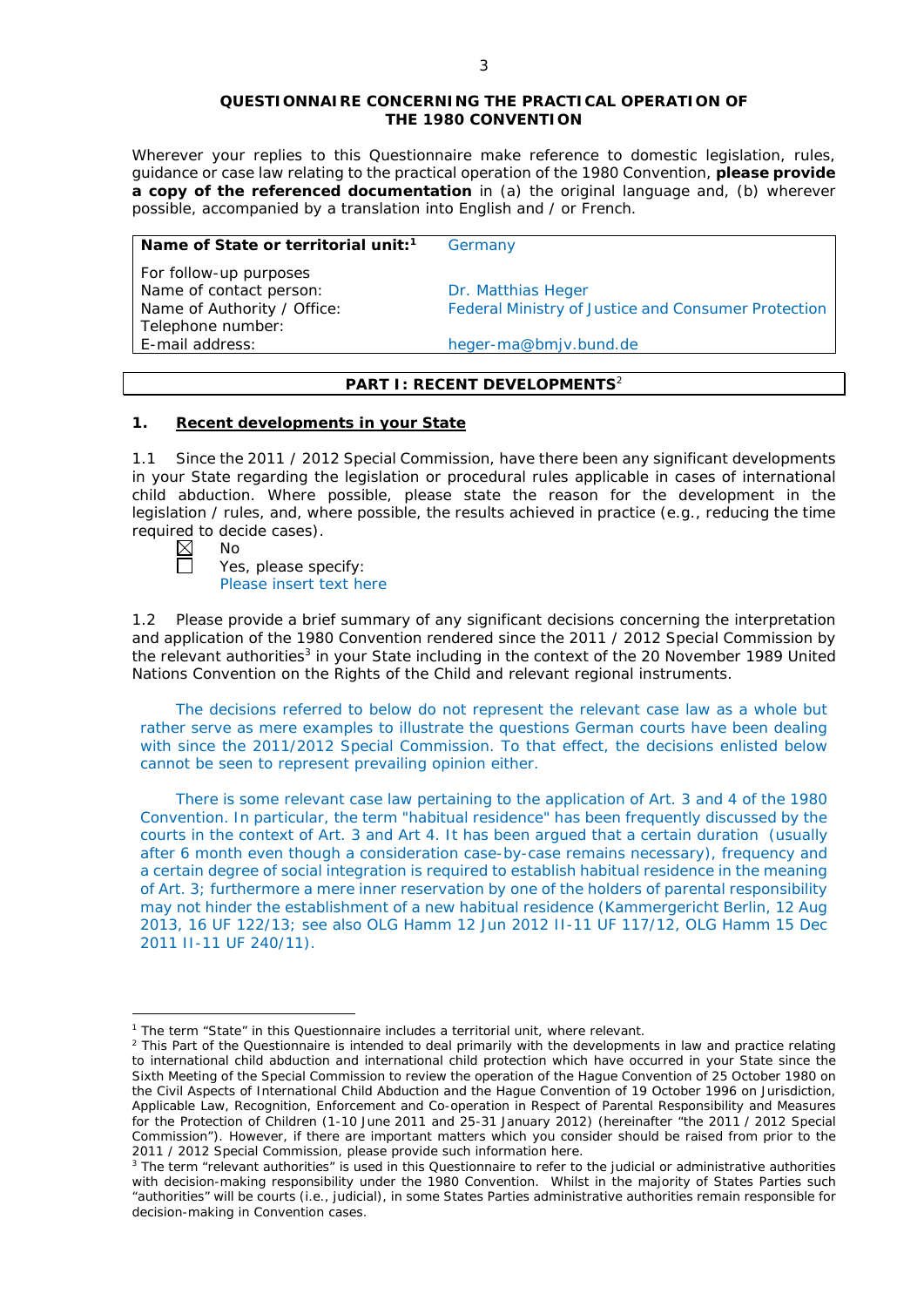There is considerable case law dealing with the exception contained in Art. 13 (1) b) 1980 Convention. However, as pointed out in the introduction above, this questionnaire does not deal with the exceptions to return under Art. 13 (1) b) 1980 Convention, thus these decisions are not discussed here.

A growing corpus of case law is dealing with the German legislation which serves to implement (among other instruments) the 1980 Hague Convention, the Act to Implement Certain Legal Instruments in the Field of International Family Law (International Family Law Procedure Act - IFLPA). As the IFLPA in particular deals with procedural matters, the courts have been dealing with such issues as the time limit for appeal (OLG Bamberg, 18 Nov 2015 - 2 UF 228/15, OLG Koblenzm 21 Jun 2016 - 13 UF 289/16).

1.3 Please provide a brief summary of any other significant developments in your State since the 2011 / 2012 Special Commission relating to international child abduction.

Generally speaking, the application practice of the 1980 Convention cannot be assessed without consideration of the Brussels II bis regulation and the application of its provisions on international child abduction. Accordingly, the current revision of the Brussels II bis Regulation has been a development of paramount significance for Germany as it has been for other EU Member states. As the consultations are still ongoing, the impact of the revised Regulation on international child abduction cases cannot be assessed yet, but is likely to be considerable.

### **2. Issues of compliance**

No

2.1 Are there any States Parties to the 1980 Convention with whom you are having particular challenges in achieving successful co-operation? Please specify the challenges you have encountered and, in particular, whether the problems appear to be systemic.



Yes, please specify:

In some Contracting States the duration of the return proceedings is not in conformity with the 1980 Convention as the proceedings take too much time, sometimes years. The delays occur as early as concerning filing of the application before the competent court as well as the duration of the actual court proceedings. Also the fact that various stages of appeal with numerous possibilities of cassation and/or of referral to a lower instance by a higher court are possible enhance this problem. Furthermore, there is no swift enforcement procedure in some states. Most of these problems seem to be systemic and allegedly mainly originate from a lacking coherent implementing legislation and a lacking acceptance of the ideas and aims of the 1980 Convention among judges and other institutions in those countries.

2.2 Are you aware of situations / circumstances in which there has been avoidance / evasion of the 1980 Convention?

- $\boxtimes$ No
	- Yes, please specify: Please insert text here

# **PART II: THE PRACTICAL OPERATION OF THE 1980 CONVENTION**

#### **3. The role and functions of Central Authorities designated under the 1980 Convention**<sup>4</sup>

# *In general*

3.1 Have any challenges arisen in practice in achieving effective communication or cooperation with other Central Authorities?

<sup>-</sup><sup>4</sup> See also Section 5 below on "Ensuring the safe return of children" which involves the role and functions of Central Authorities.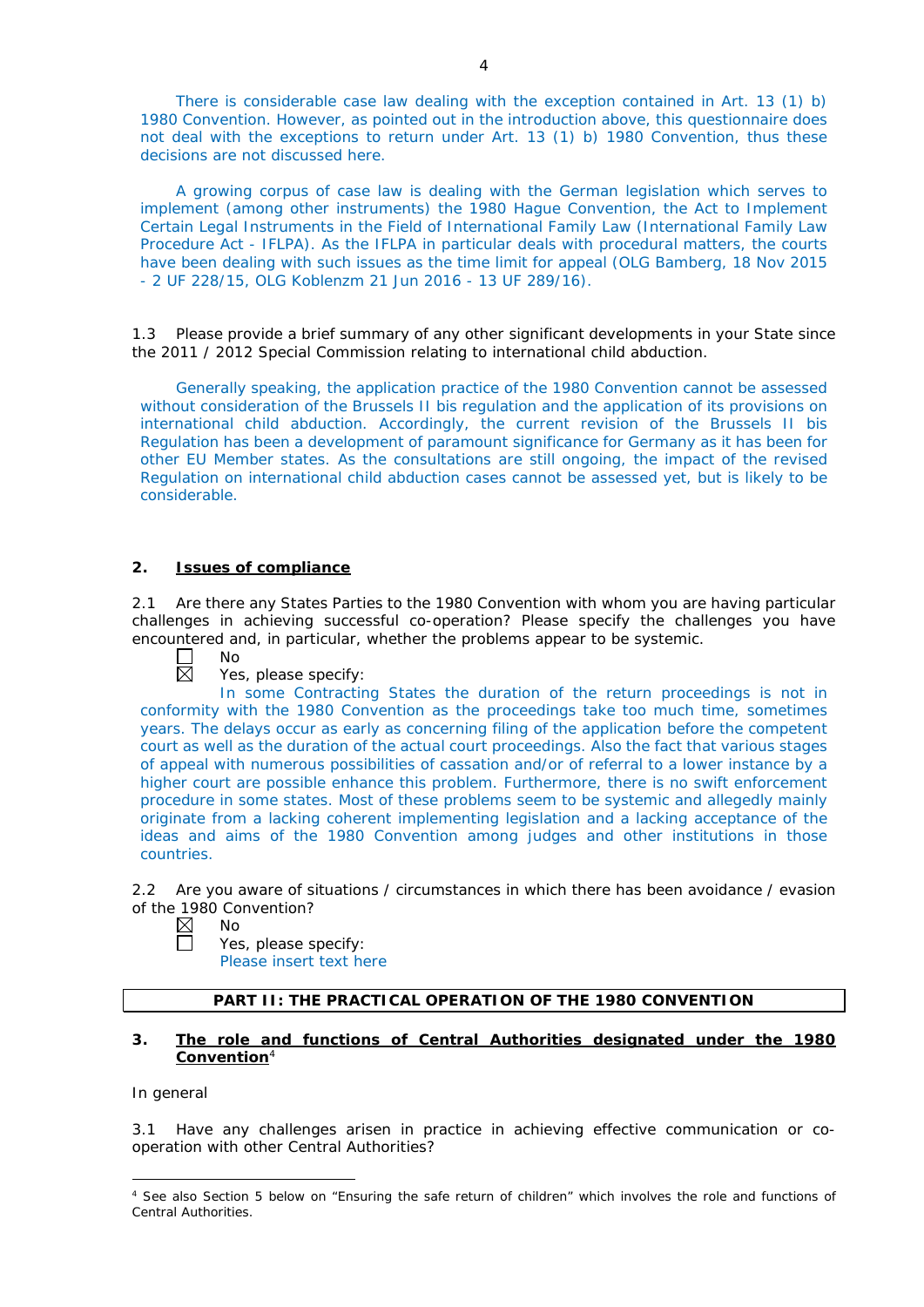

Yes, please specify:

In general terms, the communication of the German CA with CA's of other Convention States has been effective and smooth. However, some Central Authorities reply with a certain delay. This is at times caused by the means of communication employed, i.e. using regular mail instead of faxes and/or e-mails.

As for communication via e-mail, it has proven quite effective if Central Authorities provide a collective e-mail adress that can be used instead of individual adresses linked to a specific employee in order to avoid difficulties in determining the right contact data that are otherwise often caused by turnover of staff. Similarly, it has also proven effective to provide a central phone and fax adress.

Also the language barrier is an issue with some states.

For instance, in many Latin American countries, communication with the Central Authority is still very slow. Status updated are often only provided with a considerable delay. English has not been fully established as working language. Also the German translation of documents as required in return proceedings before the German judiciary are often inadequate. In some outgoing cases, the one year time period as set out in Art. 12 1980 Convention has expired simply due to the slowness of communication.

3.2 Have any of the duties of Central Authorities, as set out in **Article 7** of the 1980 Convention, raised any particular problems in practice either in your State, or in States Parties with whom you have co-operated?

No 岗

Yes, please specify:

With respect to the initiation of return proceedings pursuant to Art. 7 (2) f) 1980 Convention, the time between forwarding the applications in outgoing cases to the respective CA and the actual commencement of court proceedings is still considerable, which may even lead to the expiration of the one year time limit as set out in Art. 12 1980 Convention.

3.3 Has your Central Authority encountered any challenges with the application of any of the 1980 Convention provisions? If so, please specify.

 $\perp$ No 岗

Yes, please specify:

One Contracting State in Asia which has not made a reservation under Article 26 (3) in accordance with Article 42 holds the view - despite the lack of a reservation - that the principle of freedom of costs of Hague proceedings is only valid unless the requesting Contracting State also guarantees freedom of costs, thus if it also did not make the above mentioned reservation. Germany, however, takes the view that there is a structural difference between those states that declared a reservation (e.g. Germany) and those that did not. In the first case the state shall not be bound to assume any costs referred to in Article 26 (2) resulting from the participation of legal counsel or advisers or from court proceedings, except insofar as those costs may be covered by its system of legal aid and advice. In the latter case the state may not require any payment from the applicant regarding these costs. This problem is reinforced by the fact that there is no reliable information on the system and the prerequisites of legal aid in that country (see also answer under 3.5 last paragraph).

Some Contracting States ask the German Central Authority to officially serve an applicant in Germany with a foreign decision. From our point of view such a service of documents has to be effected through the Hague Convention of 15 November 1965 on the Service Abroad of Judicial and Extrajudicial documents in Civil or Commercial Matters or for EU Members States (except Denmark) through the regulation No 1393/2007 on the service in the Member States of judicial and extrajudicial documents in civil or commercial matters. The 1980 Convention does not contain a legal basis for the formal service of decisions.

It would be helpful if these issues could be clarified at the Special Commission

2017.

#### *Legal aid and representation*

3.4 Do the measures your Central Authority takes to provide or facilitate the provision of legal aid, legal advice and representation in return proceedings under the 1980 Convention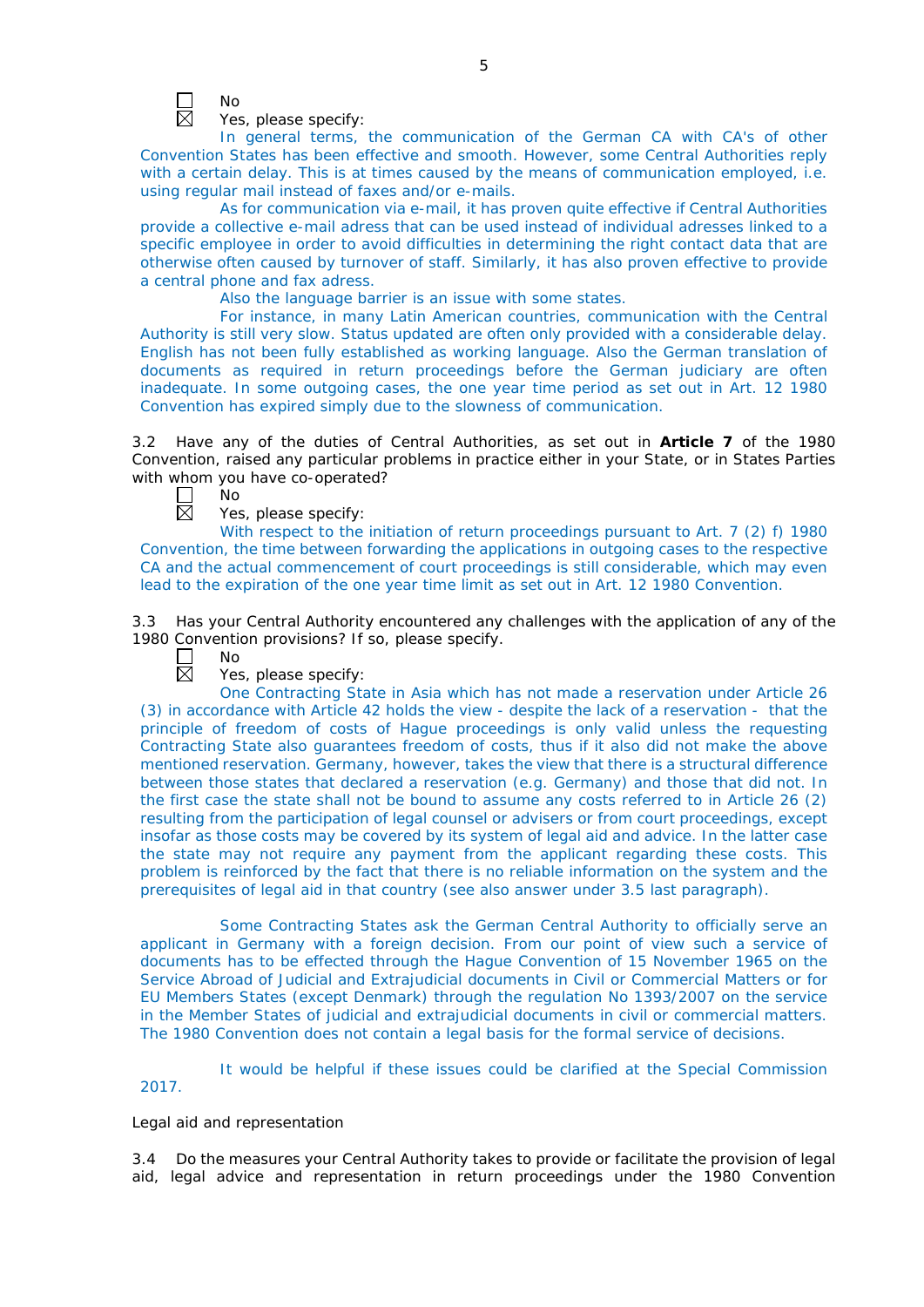(**Art. 7(2)-(g)**) result in delays in proceedings either in your own State, or, where cases originate in your State, in any of the requested States you have dealt with?

No 岗

Yes, please specify:

Legal aid for incoming Hague return cases is subject to a means-and-merits test in Germany. The same court competent for Hague proceedings is also responsible for deciding whether legal aid will be granted. The application form and an instruction leaflet are available in German and English. Often it takes significant time until the applicant has completed the form and submitted the necessary documentary evidence. This can subsequently lead to a delay of the application as a whole.

As concerns outgoing cases, there are sometimes delays in States where there is no State-funded legal aid system and an attorney needs to be found who is willing to work on a pro bono basis.

In one Contracting State the applicant will get legal aid only if he/she is entitled to legal aid in his or her State of habitual residence. This is disadvantageous for applicants residing, e.g., in Germany because even though their income might be too high for them to be entitled to legal aid in Germany, they are unable to afford the much higher attorney's fees in that Contracting State.

3.5 Are you aware of any other challenges in your State, or, where cases originate in your State, in any of the requested States you have dealt with, regarding the obtaining of legal aid, advice and  $\ell$  or representation for either left-behind parents or taking parents?<sup>5</sup>

No 岗

Yes, please specify:

In the vast majority of Contracting States the CA or other public institution do not represent the applicant in court proceedings. This makes it often more expensive and more difficult for the applicant to have his or her case heard in court because the applicant has to hire an attorney on his or her own.

From one Contracting State we do not get information on the proceedings, legal and factual requirements for legal aid despite several inquiries. This is even more difficult against the background that in this state an applicant has to bear the costs of the proceedings although this state did not make a reservation under Article 26 (3) in accordance with Article 42 (see also under 3.3).

# *Locating the child*

3.6 Has your Central Authority encountered any challenges with locating children in cases involving the 1980 Convention, either as a requesting or requested State?



<u>.</u>

Yes, please specify the challenges encountered and what steps were taken or are considered to be taken to overcome these challenges:

In some Contracting States it may take a long time to locate a child if there are no criminal proceedings pending at the same time. Sometimes the institution of criminal proceedings helps because it makes other police and criminal instruments and methods available for locating a child. Later on, however, criminal proceedings against the abducting parent in the requesting State might lead to a refusal to return the child because of an Article 13 exception. They may also be an obstacle to amicable settlements.

<sup>&</sup>lt;sup>5</sup> See paras 1.1.4 to 1.1.6 of the "Conclusions and Recommendations of the Fifth Meeting of the Special Commission to review the operation of the *Hague Convention of 25 October 1980 on the Civil Aspects of International Child Abduction* and the practical implementation of the *Hague Convention of 19 October 1996 on Jurisdiction, Applicable Law, Recognition, Enforcement and Co-operation in Respect of Parental Responsibility and Measures for the Protection of Children* (30 October – 9 November 2006) (hereinafter referred to as the ["Conclusions and Recommendations of the 2006 Special Commission"](https://assets.hcch.net/upload/concl28sc5_e.pdf)) and paragraphs 32 to 34 of the [Conclusions and Recommendations of the Special Commission](https://assets.hcch.net/upload/wop/concl28sc6_e.pdf) to review the operation of the Hague Convention of *[19 October 1980 on Jurisdiction, Applicable law, Recognition, Enforcement and Co-operation in Respect of](https://assets.hcch.net/upload/wop/concl28sc6_e.pdf)  [Parental Responsibility and Measures for the Protection of Children](https://assets.hcch.net/upload/wop/concl28sc6_e.pdf)* (1-10 June 2011 and 25-31 January 2012) (hereinafter the "C&R of the 2011/2012 Special Commission") (available on the Hague Conference website at < www.hcch.net > under "Child Abduction Section" then "Special Commission meetings").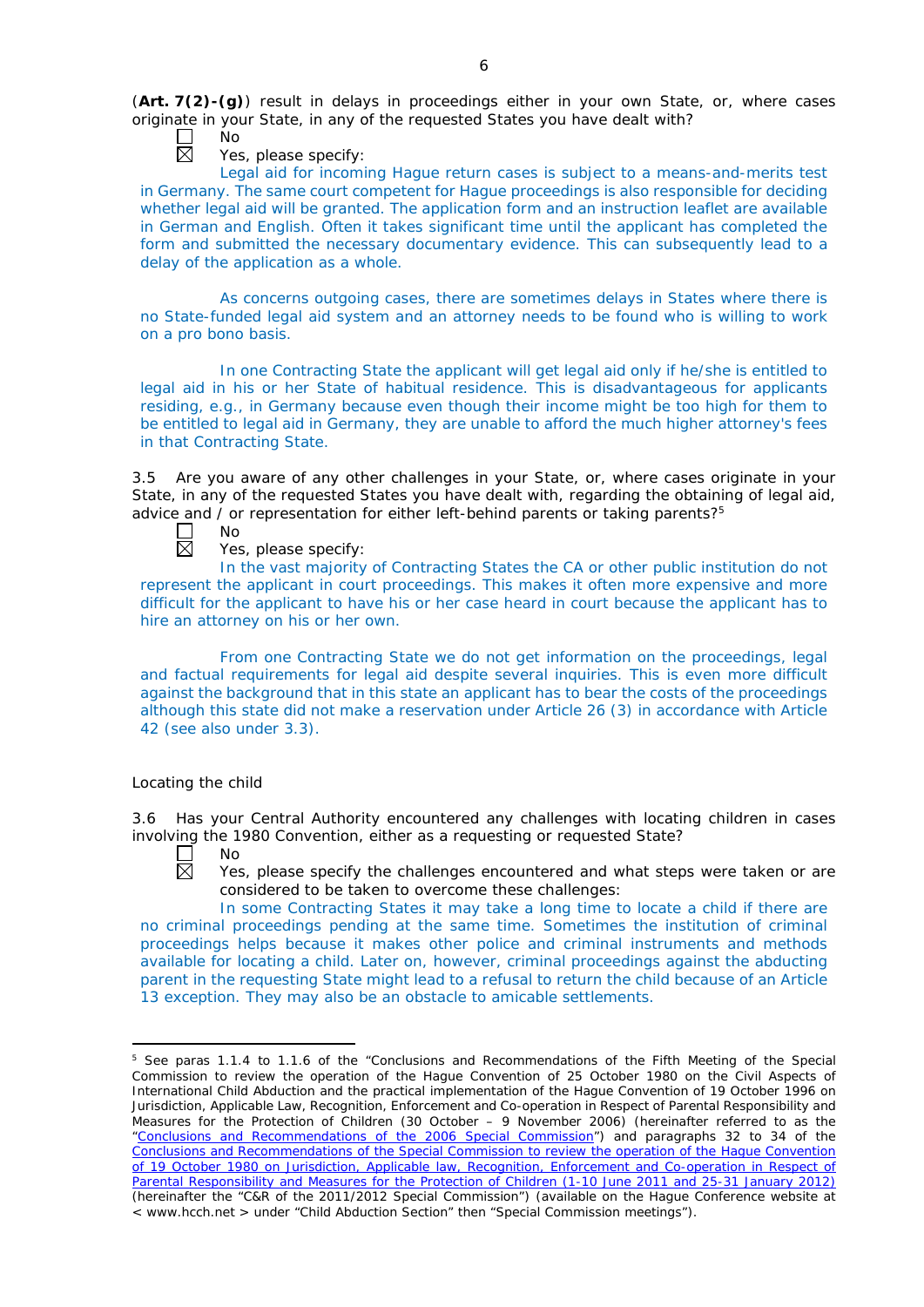If Germany is the requested State, German law offers the following tools to the German CA for locating a child:

In Germany, residents must generally register with the municipality. The German CA can do a check with the decentralized population register which often leads to a hit in case the taking parent (and child) is actually registered there. For that purpose the left behind parent shall provide information as to in which city the abducting parent and the child are supposed to be. If the check does not lead to a hit, the measures described under No 3.7 will be applied.

3.7 Has your Central Authority worked with any external agencies to discover the whereabouts of a child wrongfully removed to or retained within your State (*e.g.*, the police, Interpol, private location services)?

No  $\perp$ 岗

Yes, please share any good practice on this matter:

All legal competences decribed for the German CA to discover the whereabouts of the child are regulated in Article 7 of the IFLPA.

In cases in which other measures have been ineffective, the German CA may involve the police to check possible whereabouts. Police checks may be open or covered, depending on whether there is a risk that the abducting parent might flee again with the child if he or she becomes aware that the police is tracing him/her.

The Central Authority is also authorised to collect vehicle keeper data at the Federal Motor Transport Authority, and to request the providers of social benefits (such as the German Pension insurance, the Employment agency or the employer) for notification of a person's current whereabouts. The Central Authority can request the Federal Criminal Police Office to issue a notice for ascertainment of a person's whereabouts, and it can initiate the storage of a search notice in the Federal Central Criminal Register.

*Information exchange, training and networking of Central Authorities*

3.8 Has your Central Authority shared its expertise with another Central Authority or benefited from another Central Authority sharing its expertise with your Central Authority, in accordance with the Guide to Good Practice – Part I on Central Authority Practice?<sup>6</sup>

 $\Box$  $\boxtimes$  No

Yes, please specify:

Since the last Special Commission in 2011, the German CA has received visits from several CAs, i.a., the CAs of the Netherlands, Japan, Turkey and the United States of America. Staff of the German CA have visited the CAs of Switzerland, Morocco, Ukraine, Armenia, the United States of America, Japan and Brasil to exchange experiences and discuss cases.

The European Commission has begun, in 2010, to organize bilateral meetings between CAs of EU Member States under the Brussels II bis Regulation which is being held once a year within the framework of the European Judicial Network (EJN).

3.9 Has your Central Authority organised or participated in any other networking initiatives between Central Authorities such as regional meetings via conference call or videoconference?

 $\perp$ No 反

-

Yes, please specify:

The German CA is regularly consulted, and consults regularly, other CAs on general issues of common interest as well as on individual cases. Meetings via conference call or videoconference took place, i.a., with the CAs of Brasil, Ukraine, Ireland and Australia.

Furthermore the German CA participated at a number of conferences on international and EU level which could be used to discuss pending cases where necessary and exchange experiences with other CAs.

<sup>&</sup>lt;sup>6</sup> Available on the Hague Conference website at < www.hcch.net > under "Child Abduction Section" then "Guides to Good Practice". See, in particular, Chapter 6.5 on twinning arrangements.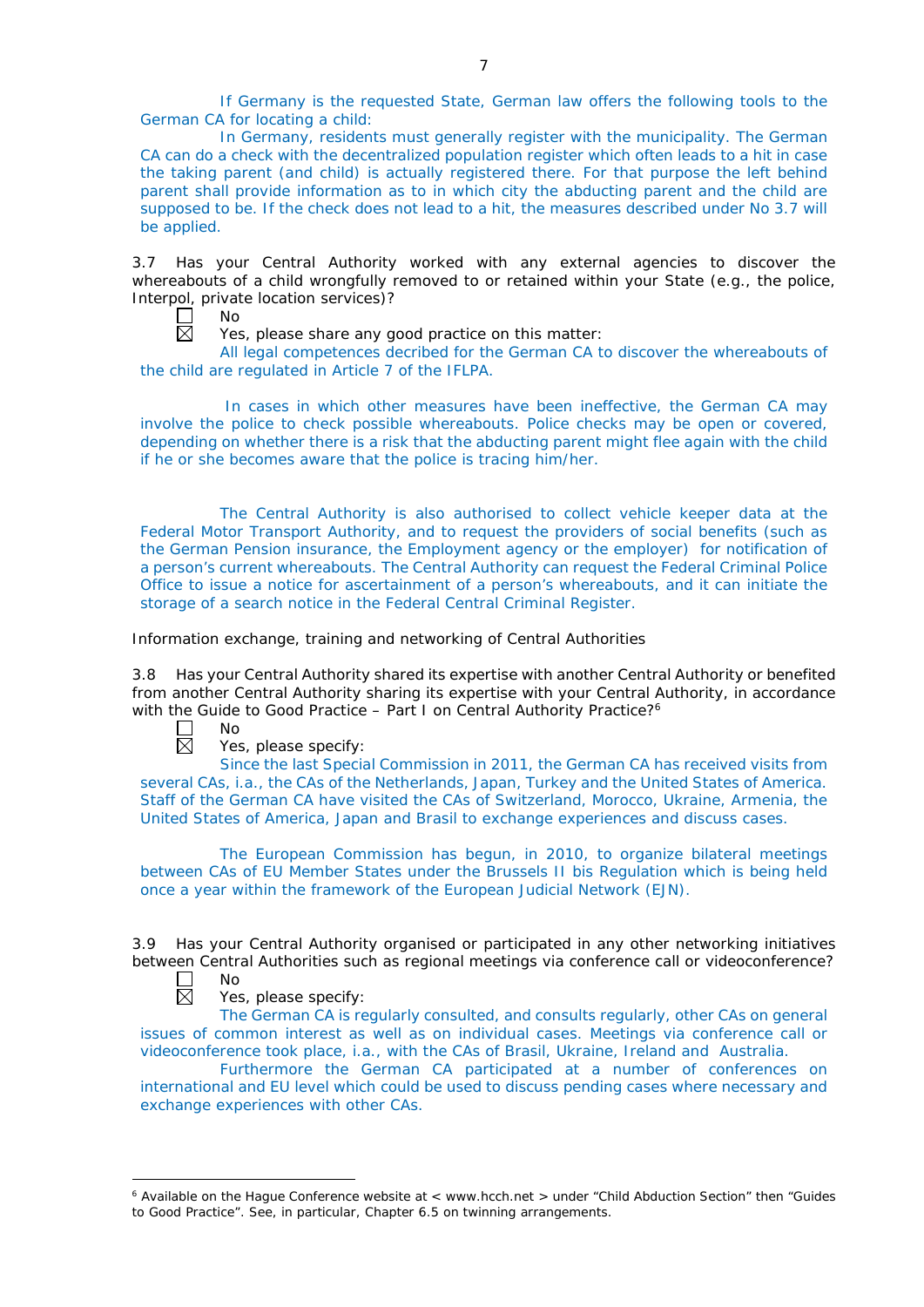#### *Statistics*<sup>7</sup>

3.10 If your Central Authority does not submit statistics through the web-based INCASTAT database, please explain why.

The German Central Authority kept its own extensive statistics on a different technical basis even before implementation of INCASTAT. These statistices are updated continually and are required regularly on short notice for evaluations. Our statistics are adopted by content to the statistics as povided in INCASTAT, hence the data is almost identical. Accordingly, the Hague Conference could be provided on short notice with the requested data.

#### *Prompt handling of cases*

No

3.11 Does your Central Authority have mechanisms in place to ensure the prompt handling of cases?

Yes, please specify:

Every case worker in the German CA is responsible for certain specific countries. This expedites the handling of the case as the case worker is more familiar with the relevant national provisions in particular with regard to custody rights and procedural law of the requesting state and often knows the competent person of the requesting Central Authority because of phone calls and exchange of emails.

Everytime the German CA receives an application under the 1980 Hague Convention the competent case-worker immediately sends a confirmation of receipt and requires further information and documents where necessary whilst continuing with the handling of the case (locating the child, information on mediation, initiating of the proceedings…).

3.12 If your Central Authority is experiencing delays in handling cases please specify the main reasons for these delays:

In the majority of cases the information and documents provided by the requesting CA and the applicants are not complete. This is particularly the case with regard to the form and documentary evidence for an application for legal aid (see also under 3.4.) In case a legal aid application to the German court is not complete and coherent there is a great risk that the legal aid application is not successful and the applicant is not represented in the court hearing.

# **4. Court proceedings & promptness**

4.1 Has your State limited the number of judicial or administrative authorities who can hear return applications under the 1980 Convention (*i.e.*, concentration of jurisdiction")?8

 $\boxtimes$ Yes П

No, please indicate if such arrangements are being contemplated: Please insert text here

4.2 Does your State have mechanisms in place to handle return decisions within six weeks (*e.g.*, production of summary evidence, limitation of appeals, swift enforcement)?

П No  $\overline{\boxtimes}$ 

-

Yes, please explain:

In Germany only one appeal is possible against the first instance decision (Article 40 (2) IFLPA). To promote the swift enforcement, the enforcement has to take place ex officio, thus without a further application for enforcement to the court (Article 44 IFLPA). Also one has to mention the concentration of jurisdiction (4.1.) as well as the regular judges conferences twice a year (13.1.).

<sup>7</sup> See paras 1.1.16 to 1.1.21 of the Conclusions and Recommendations of the 2006 Special Commission (*supra.*  note 5).

<sup>8</sup> See, *The [Judges' Newsletter](https://www.hcch.net/en/instruments/conventions/publications2/judges-newsletter)* on International Child Protection – Vol. XX / [Summer-Autumn 2013](https://assets.hcch.net/upload/newsletter/nl2013tome20en.pdf) the special focus of which was "Concentration of jurisdiction under the *Hague Convention of 25 October 1980 on the civil aspects of International Child Abduction* and other international child protection instruments".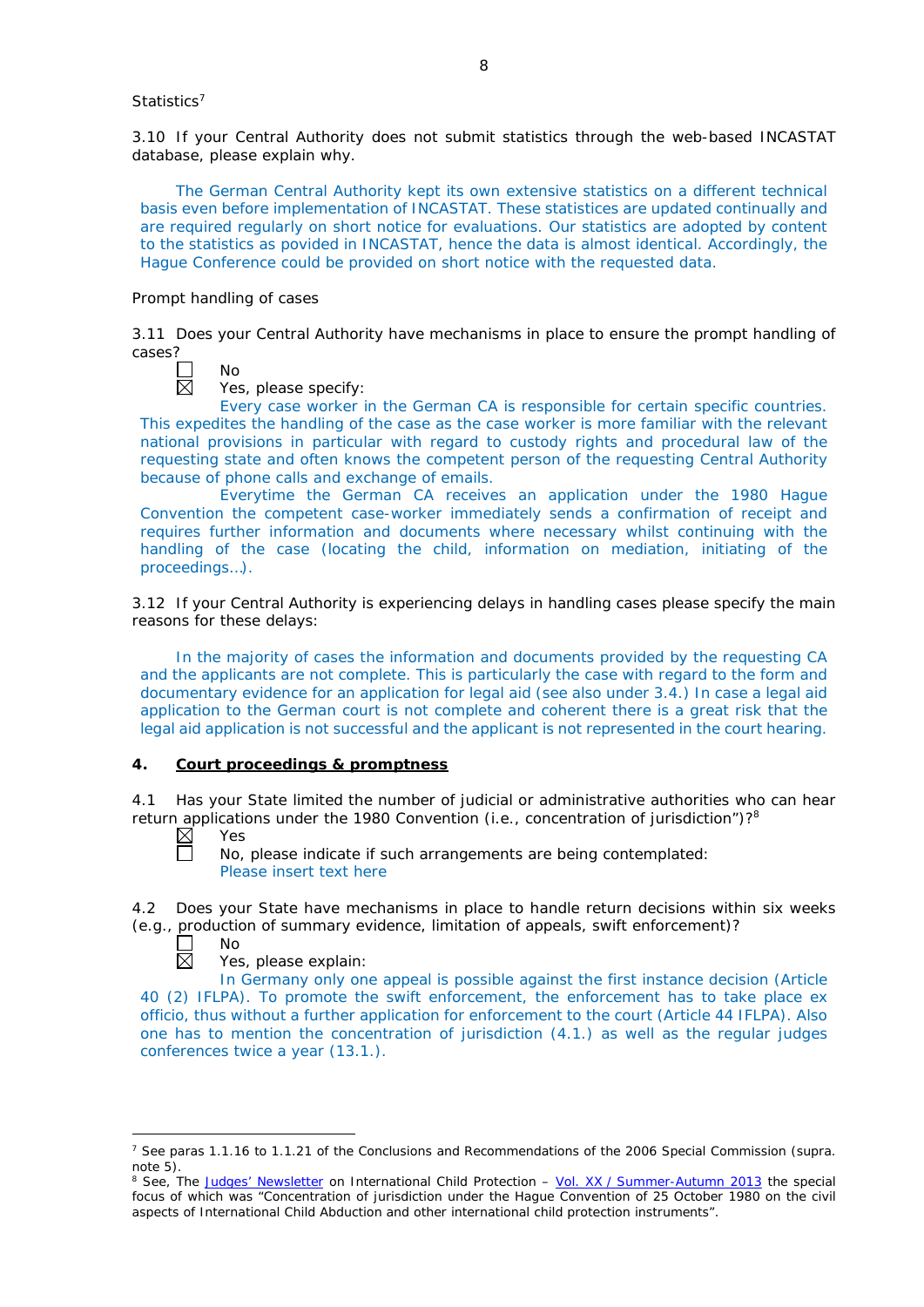4.3 If your response to the previous question is No, does your State contemplate implementing mechanisms to meet the requirement of prompt return under the 1980 Convention (*e.g.*, procedures, bench-books, guidelines, protocols)?

| $\Box$ | No, please explain:     |
|--------|-------------------------|
|        | Please insert text here |
| $\Box$ | Yes, please explain:    |
|        | Please insert text here |

4.4 If your State is experiencing delays in handling return decisions please specify the main reasons for these delays:

There are situations where the abducting parent goes into hiding with the child after a return decision.

4.5 Do your courts regularly order immediate protective measures when initiating the return procedure, so as to prevent a new removal and minimize the harm to the child (*e.g.*, prohibit removal of the child from the jurisdiction, retain documentation, grant provisional access rights to the left-behind parent)?

⊠ No, please explain:

German courts can make provisional measures upon application or proprio motu. However, this does not occur automatically upon filing a return application. Instead, an applicant requesting protective measures has to additionally demonstrate the need for such measures to the satisfaction of the court, i.e. substantiate the risk of (further) abduction by the taking parent or other potential harm to the child's well being. Apart from this, the competent court in Hague return proceedings may make such provisional measures as it deems fit to ensure the child's well being pursuant to sec. 15 IFLPA. In particular, the competent Youth Welfare Office and the guardian ad litem - who is usually assigned in return proceedings - may inform the court of facts that constitute ground for provisional measures and suggest such measures to be taken.

Some courts ask applicant and respondent as to the proposed access arrangements immediately prior to and after the court hearing is taking place. The Hague network judges strongly recommend to adress the question of granting provisional access during on-going Hague return proceedings. It also is one of the recommendations of the training courses for specialized Hague return judges that take place on a regular basis (twice a year) under the auspices of the German Central Authority and the Hague Network Judges.

The guardian ad litem is particularly helpful in making the necessary preparation to realize such provisional access rights. The Hague Network Judges consider it advisable to have the first access before the return hearing takes place. The respective attorneys may also assist in the realization of access. If an arrangement on a voluntary basis does not come into existence, the competent court may make a provisional order aimed at facilitating access.

 $\Box$ Yes, please explain: Please insert text here

4.6 Do your courts make use of direct judicial communications to ensure prompt proceedings?<br>  $\boxtimes$  Yes<br>  $\Box$  No. please explain: Yes

No, please explain:

See Question 4.8

4.7 If your State has not designated a sitting judge to the International Hague Network of Judges does your State intend to do so in the near future?

Yes

No, please explain: Please insert text here

4.8 Please comment upon any cases (whether your State was the requesting or requested State), in which the judge (or decision-maker) has, before determining an application for return, communicated with a judge or other authority in the requesting State regarding the issue of the child's safe return. What was the specific purpose of the communication? What was the outcome?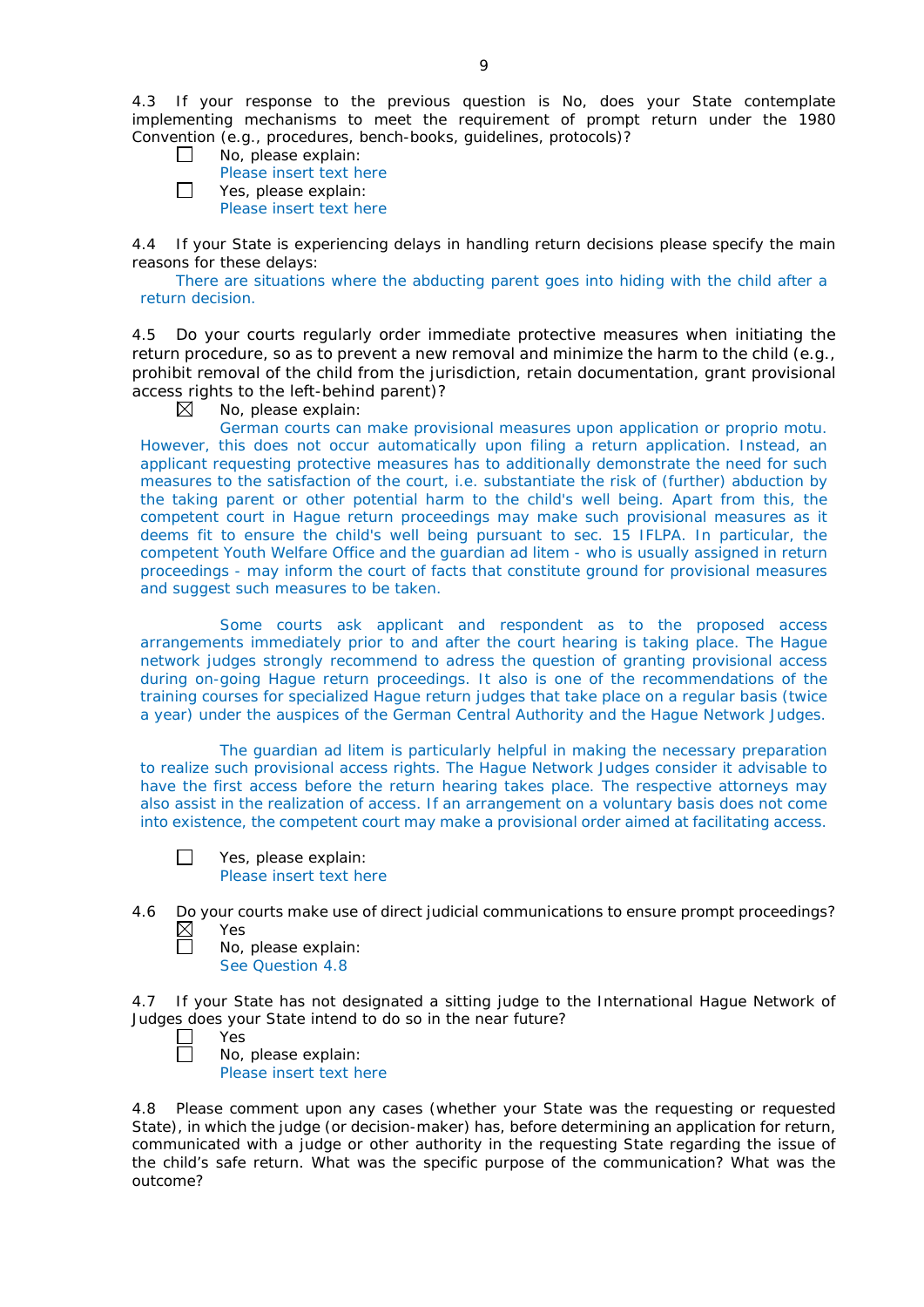Direct judicial communication is usually facilitated by the Hague Network Judges. The requests adressed towards the Network Judges encompass such diverse topics as:

- Protective measures upon return for the taking parent, e.g. arrangements for the taking parent to be admitted to a women's shelter.

- Investigation as to whether an arrest warrant is in place in the State of habitual residence.

- Questions regarding custody rights in the context of Art. 3 1980 Hague Convention and more specifically regarding existing orders transferring custody rights to one parent.

- Clarification as to whether custody proceedings have already been instituted in the State of habitual residence.

- Enquiry if a mirror order is necessay and comes into question.

The requested information was often delivered within days. The communication in most cases is conducted via e-mail. In Germany the aforementioned requests are handled in close cooperation between the courts and the Central Authority. In particular, the German Central Authority and the Hague Network Judges coordinate whether the specific request is better handled via the Judges' Network or via the network of Central Authorities or if a simultaneous approach is more expedient in order to obtain the necessary information prior to the court hearing.

The German Hague Network Judges have submitted the following case: The parties had entered into an agreement before a higher regional (appeal) court in Germany. The agreement - among other things - included a provision according to which the respondent taking parent was allowed to use the former family home as accomodation for the taking parent and the children upon return. However, the return was at risk as the respondent was concerned whether the agreement was legally binding in the State of habitual residence. In this situation, direct judicial communication was utilized and the competent court in the State of habitual residence took a measure of protection pursuant to Art. 11 1996 Hague Convention according to which the taking parent was allowed to stay at the family home free of charge with the children. The taking parent then returned the children to the State of habitual residence in accordance with the agreement which had been reached before the German court.

#### **5. Ensuring the safe return of children**<sup>9</sup>

*Methods for ensuring the safe return of children*<sup>10</sup>

5.1 What measures has your Central Authority taken to ensure that the recommendations of the 2006 and 2011 / 2012 Special Commission meetings<sup>11</sup> regarding the safe return of children are implemented?

There is a variety of options to ensure the safe return of children, such as provisional orders by the competent 1980 Hague Convention court pursuant to sec. 15 IFLPA (see above Question 4.5), direct judicial communication (see Question 4.8) or protective measures pursuant to Art. 11 (4) Brussels II bis Regulation (see Question 5.3 and 5.6).

5.2 In particular, in a case where the safety of a child is in issue and where a return order has been made in your State, how does your Central Authority ensure that the appropriate child protection bodies in the *requesting* State are alerted so that they may act to protect the welfare of a child upon return (until the appropriate court in the requesting State has been effectively seised)?

The German Central Authority would inform the Central Authority of the requesting state in order to make the competent authorities aware of the respective need of protection and enable them to take the required precautions. Alternatively, or simultaneously, the Hague Network Judges may get involved (see Question 4.5-4.8).

-

<sup>9</sup> See **Art. 7(2)** *h)* of the 1980 Convention.

<sup>&</sup>lt;sup>10</sup> Where relevant, please make reference to the use of undertakings, mirror orders and safe harbour orders and other such measures in your State.

<sup>11</sup> See the [Conclusions and Recommendations](https://assets.hcch.net/upload/concl28sc5_e.pdf) of the Special Commission of 2006 (*supra.* note 5) at paras 1.1.12 and 1.8.1 to 1.8.2 and 1.8.4 to 1.8.5 and the Appendix to the Conclusions and Recommendations and the [Conclusions and Recommendations of the 2011](https://assets.hcch.net/upload/wop/concl28sc6_e.pdf) / 2012 Special Commission (*supra.* note 5).at paras 39-43.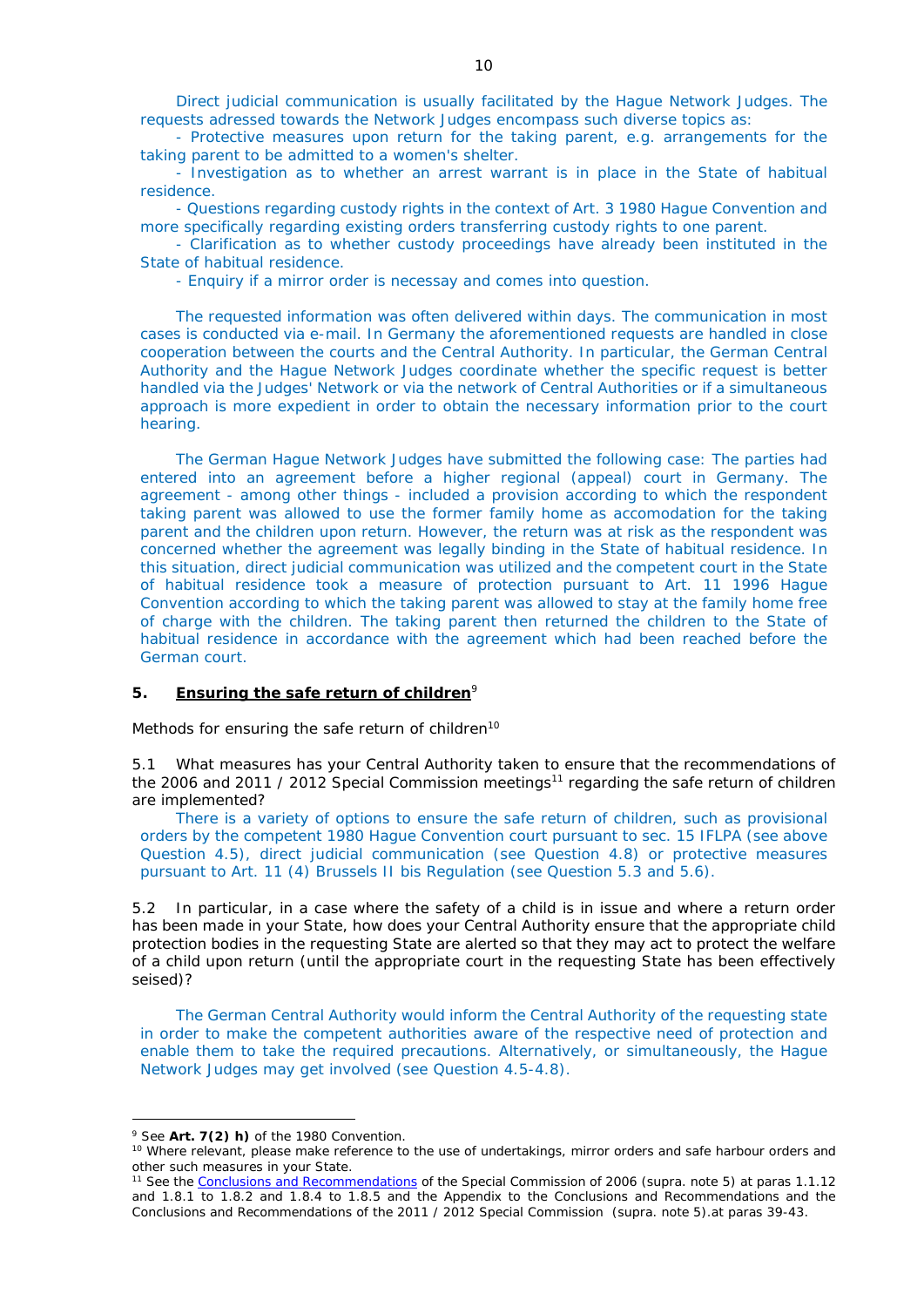5.3 Where there are concerns in the requested State regarding possible risks for a child following a return, what conditions or requirements can the relevant authority in your State put in place to minimise or eliminate those concerns?

In Germany, due to Article 11 (4) Brussels II bis Regulation, Hague courts are obliged to ensure such adequate arrangements. Direct judicial communication with or without the support of the Hague Network Judges may be used to facilitate the return (see Question 4.8 supra), in particular if custody proceedings are already pending in the state of habitual residence or if protective measures are considered by the courts of habitual residence. However, the use of undertakings, mirror orders and safe harbour orders still seems to be more common in the Anglo-American legal sphere. In particular undertakings are rather uncommin in Germany, due to their uncertain enforcability in the state of habitual residence. Also, at least within Europe, due to the jurisprudence of the ECJ, provisional measures by Hague courts may not be enforceable in other Member States.

#### *Use of the 1996 Convention to ensure a safe return*

5.4 If your State is not Party to the 1996 Convention, is consideration being given to the possible advantages of the 1996 Convention in providing a jurisdictional basis for urgent protective measures associated with return orders (**Arts 7 and 11**), in providing for their recognition by operation of law (**Art. 23**), and in communicating information relevant to the protection of the child (**Art. 34**)?

No ñ

Yes, please explain: Please insert text here

#### *Protection of primary carer*

5.5 Are you aware of cases in your State where a primary carer taking parent, for reasons of personal security (*e.g.*, domestic or family violence, intimidation, harassment, etc.) or others, has refused or has not been in a position to return with the child to the requesting State? How are such cases dealt with in your State? Please explain and provide case examples where possible.

Domestic violence or other threats to the personal security are often raised by the taking parent in return cases in the context of Art. 13 (1) b) 1980 Convention. However, as this questionnaire - according to the introduction - does not deal with the exceptions to return under Art. 13 (1) b) 1980 Convention, it should suffice to note that the Hague return courts apply the provision in a very restrictive manner. Furthermore, a court may not refuse to return a child if it is established that protective measures are in place in the State of habitual residence pursuant to Art. 11 (4) Brussels II bis Regulation (See Question 5.6).

If the return is ordered (as Art. 13 (1) b) 1980 Convention is not applicable), the return order is to be enforced proprio motu by the competent court, see sec. 44 IFLPA.

5.6 In particular, would your authorities consider putting in place measures to protect the primary carer upon return in the requesting State as a mean to secure the safe return of the child? Please explain and provide case examples where possible.

Pursuant to Art. 11 (4) Brussels II bis Regulation, courts will have to consider whether protective measures are in place upon return before refusing the return based upon Art. 13 (1) b) 1980 Convention. For example the higher regional court Naumburg did not apply Art. 13 (1) b) 1980 Convention as it had been established that oversight by the Dutch guardianship authority was in place and the child could therefore be safely returned to the Netherlands (OLG Naumburg, 25 Oct 2006 - 8 WF 153/06).

However, these kinds of protective measures will have to be established by the competent authorities in the respective country of habitual residence to which the children are to be returned.

*Post-return information*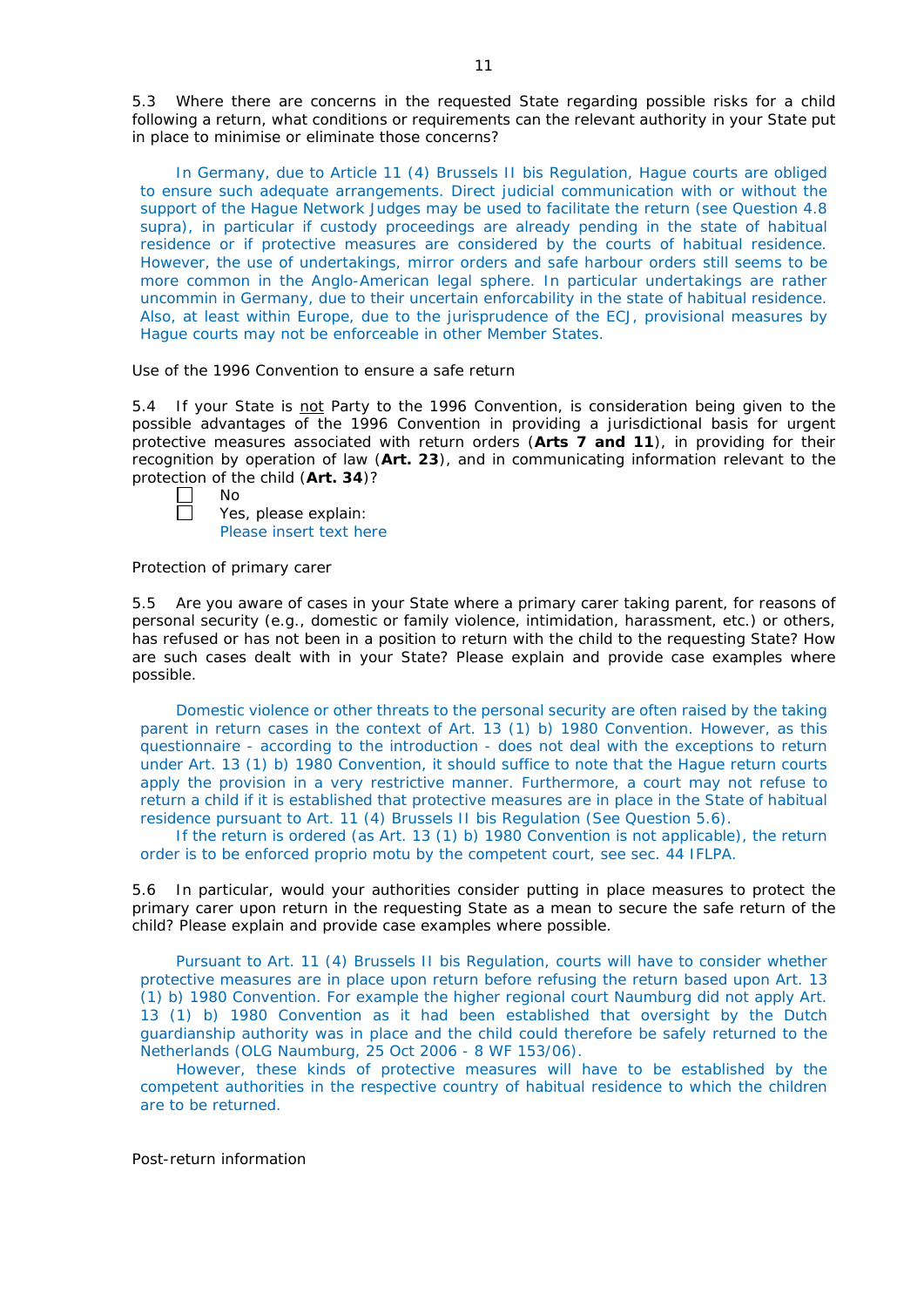5.7 In cases where measures are put in place in your State to ensure the safety of a child upon return, does your State (through the Central Authority, or otherwise) attempt to monitor the effectiveness of those measures upon the child's return? Would you support a recommendation that States Parties should co-operate to provide each other with follow-up information on such matters, insofar as is possible?

As for the German Central Authority, the legal mandate encompasses ensuring the safe return of the child. According to sec. 6 (2) IFLPA the German Central Authority is deemed to be authorised to take action in or out of court on behalf of the applicant "for the purpose of returning the child". Thus, once the child has returned this task has been accomplished and measures aimed at monitoring the safe return will have to be conducted not by the Central Authority but instead by the competent family court and/or competent Youth Welfare Office.

Should there be concerns regarding the well-being of the child after returning to the country of habitual residence, the competent authorities may choose to further cooperate under Art. 55 Brussels II bis Regulation or under Chapter V of the 1996 Hague Convention.

A general recommendation is not supported, due to the fact that the 1980 Convention merely concerns abduction and return, whereas the situation in the state of habitual residence is primarily a custody issue, for which the authorities in the state of abduction are not competent. If so required in specific cases, cooperation may continue on the basis of the 1996 Hague Convention.

5.8 If your State is not Party to the 1996 Convention, is consideration being given to the possible advantages of the 1996 Convention in providing a jurisdictional basis for requesting a report on the situation of the child upon return to the State of habitual residence (**Art. 32- (a)**)?

No Yes, please explain:

-

# **6. Voluntary agreements and mediation**

6.1 How does your Central Authority (either directly or through any intermediary) take, or is it considering taking, appropriate steps under **Article 7-(c)** to secure the voluntary return of the child or to bring about an amicable resolution of the issues? Please explain:

In the context of Art. 7 (2) (c) of the 1980 Convention and Art. 55 (e) Brussels II bis Regulation, mediation is offered by the German Central Authority to applicants on a regular basis. If applicant and respondent both show an interest in mediation, the German Central Authority is supported by third party mediators and cooperates closely with MiKK e.V., a non profit organization, that helps to facilitate the mediation. The German Central Authority liaises directly with the competent court in 1980 Hague Convention proceedings in order to ensure that no undue delay is caused by mediation and that the results achieved can be incorporated directly into the court order where appropriate.

Furthermore a voluntary return letter is sent to the taking parent, where desired by the left behind parent.

6.2 In what ways have you used the "Guide to Good Practice on Mediation"<sup>12</sup> for the purpose of implementing the 1980 Convention in your State? Please explain:

The "Guide to Good Practice in Mediation" is an important tool for all Convention States to promote amicable dispute resolution in Hague abduction cases. In this regard, the Guide to Good Practice serves to learn about other mediation models and methods. As for Germany, it has proven an effective solution to cooperate with a specialized Non-Governmental Organization in mediation cases (see Question 6.1).

6.3 Has your State considered or is it in the process of considering the establishment of a Central Contact Point for international family mediation to facilitate access to information on

<sup>&</sup>lt;sup>12</sup> Available on the Hague Conference website at < www.hcch.net > under "Child Abduction Section" then "Guides to Good Practice".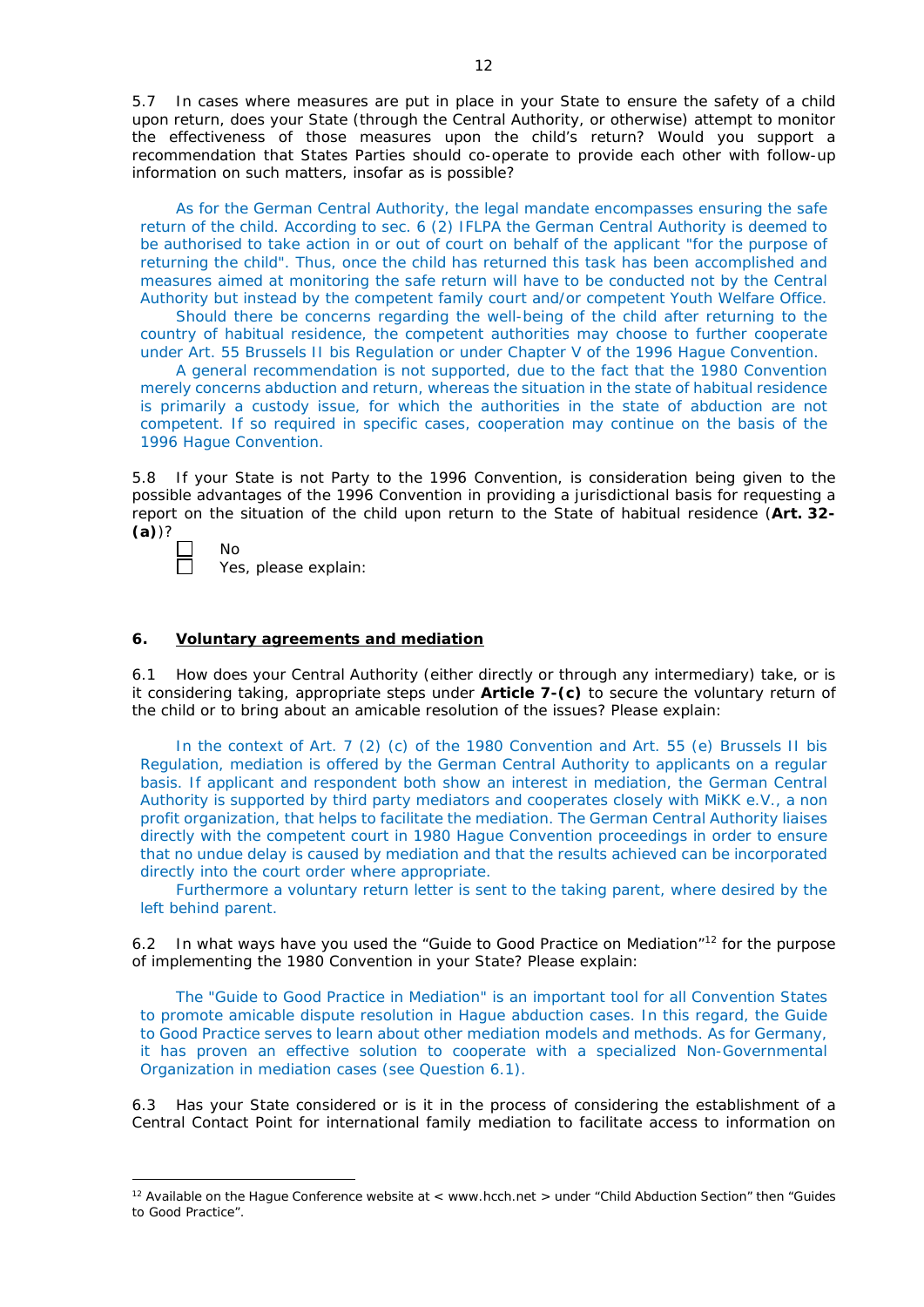available mediation services and related issues for cross-border family disputes involving children, or has this task been entrusted to the Central Authority?<sup>13</sup>

- $\Box$ No, please explain:
	- Please insert text here
- $\boxtimes$ Yes, please explain:

In proceedings instituted by the German Central Authority, it closely cooperates with MiKK e. V. (see supra Question 6.1) which helps to find suitable mediators, organise rooms for mediation and set up mediation as such in practical terms. All this happens in close co-ordination with the German Central Authority which in turn liaises directly with the competent court. The Central Contact Point for Cross-border Family Conflicts based at the German Branch of International Social Service within the "Deutscher Verein" exercises the function of Central Contact Point for International Family Mediation (see Question 12 b)).

# **7. Preventive measures**

7.1 Has your State taken steps to advance the development of a travel form under the auspices of the International Civil Aviation Organisation?<sup>14</sup>

 $\boxtimes$ No  $\Box$ 

Yes, please describe: Please insert text here

7.2 Regardless of whether the International Civil Aviation Organisation adds the development of a travel form to its work programme, would your State support the development of a nonmandatory model travel form under the auspices of the Hague Conference?

 $\boxtimes$ Yes

 $\Box$ 

-

No, please explain: Please insert text here

# **8. The Guide to Good Practice under the 1980 Convention**

8.1 In what ways have you used the Parts of the Guide to Good Practice<sup>15</sup> to assist in implementing for the first time, or improving the practical operation of, the 1980 Convention in your State?

a. Part I on Central Authority Practice. Please explain:

Part I is addressed to legislators and Central Authorities. The part addressed to Central Authorities is known to the Central Authority, and most of the recommendations made have already been implemented by the German Central Authority. A description in detail would go beyond the scope of this Questionnaire. As an example, practices have been implemented to avoid any delay by efforts on voluntary return or mediation which are carried out simoultanously to preparation of court proceedings.

b. Part II on Implementing Measures. Please explain:

Part II is addressed to the legislator. The German implementing legislation in our view complies with recommendations of the Guide. In particular there is concentrated jurisdiction and limitation to one appeal.

c. Part III on Preventive Measures. Please explain:

Part III has been translated into German by the German Central Authority and made available to the Hague Conference in order to post it on the HCCH website. The German CA is continously developing together with the Hague liaison judges and other authorities involved a form for the judicial decision on prohibition for the abducting party from removal of the child from the jurisdiction and then issuing a travel ban.

d. Part IV on Enforcement. Please explain:

<sup>&</sup>lt;sup>13</sup> As it has been encouraged in the Guide to Good Practice on Mediation, Chapter 4, on "Access to Mediation". par. 114-117. See also [Conclusions and Recommendations of the 2011](https://assets.hcch.net/upload/wop/concl28sc6_e.pdf) / 2012 Special Commission (*supra.* note 5) at par. 61.

<sup>14</sup> See the [Conclusions and Recommendations of the 2011](https://assets.hcch.net/upload/wop/concl28sc6_e.pdf) / 2012 Special Commission (*supra.* note 5) at par. 92. <sup>15</sup> All Parts of the Guide to Good Practice under the 1980 Convention are available on the Hague Conference website at < www.hcch.net > under "Child Abduction Section" then "Guides to Good Practice".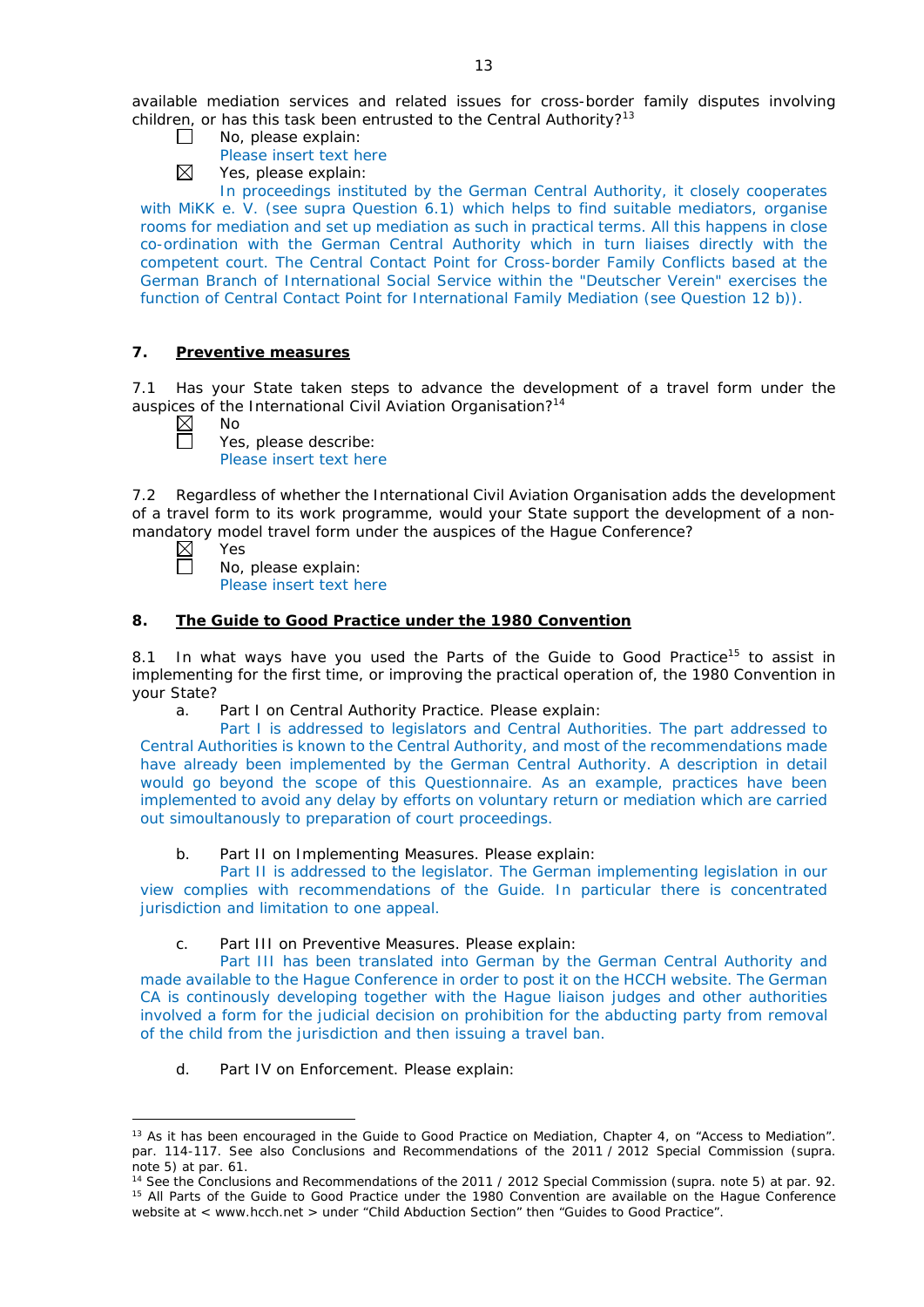8.2 How have you ensured that the relevant authorities in your State have been made aware of, and have had access to, the Guide to Good Practice?

see 8.1.

-

8.3 Do you have any other comments about any Part of the Guide to Good Practice?

# **9. Publicity and debate concerning the 1980 Convention**

9.1 Has the 1980 Convention given rise to (a) any publicity (positive or negative) in your State, or (b) any debate or discussion in your national parliament or its equivalent?

No 岗

Yes, please indicate the outcome of this debate or discussion, if any:

In very few outgoing cases from Germany the applicants addressed the media which subsequently led to publications in print media or TV.

In some of these cases the German Central Authority also received inquiries of members of the Bundestag (German parliament on federal level) or members of a Landtag (German parliaments on regional state level) who have been engaged by the applicants.

Nevertherless, any debates focused on individuals cases and neither the Convention nor its intentions in general.

9.2 By what methods does your State disseminate information to the public about the 1980 Convention?

Website of the Federal Office of Justice (in German and English, www.bundesjustizamt.de/sorgerecht and www.bundesjustizamt.de/custody-conflicts)

- brochure (currently available in German and English)
- co-operation with NGOs operating helplines

- seminars/training sessions/exchange of information with/for judges, attorneys, youth welfare officers, the police, NGOs, mediators (training of the trainers)

# **PART IV: TRANSFRONTIER ACCESS / CONTACT AND INTERNATIONAL FAMILY RELOCATION**

# **10. Transfrontier access / contact**<sup>16</sup>

10.1 Since the 2011 / 2012 Special Commission, have there been any significant developments in your State regarding Central Authority practices, legislation, procedural rules or case law applicable in cases of transfrontier contact / access?

 $\boxtimes$  $\Box$ 

-

No

Yes, please explain: Please insert text here

10.2 Please indicate any important developments in your State, since the 2011 / 2012 Special Commission, in the interpretation of **Article 21** of the 1980 Convention.

<sup>16</sup> See the [Conclusions and Recommendations](https://assets.hcch.net/upload/concl28sc5_e.pdf) of the 2006 Special Commission (*supra.* note 5) at paras 1.7.1 to 1.7.3.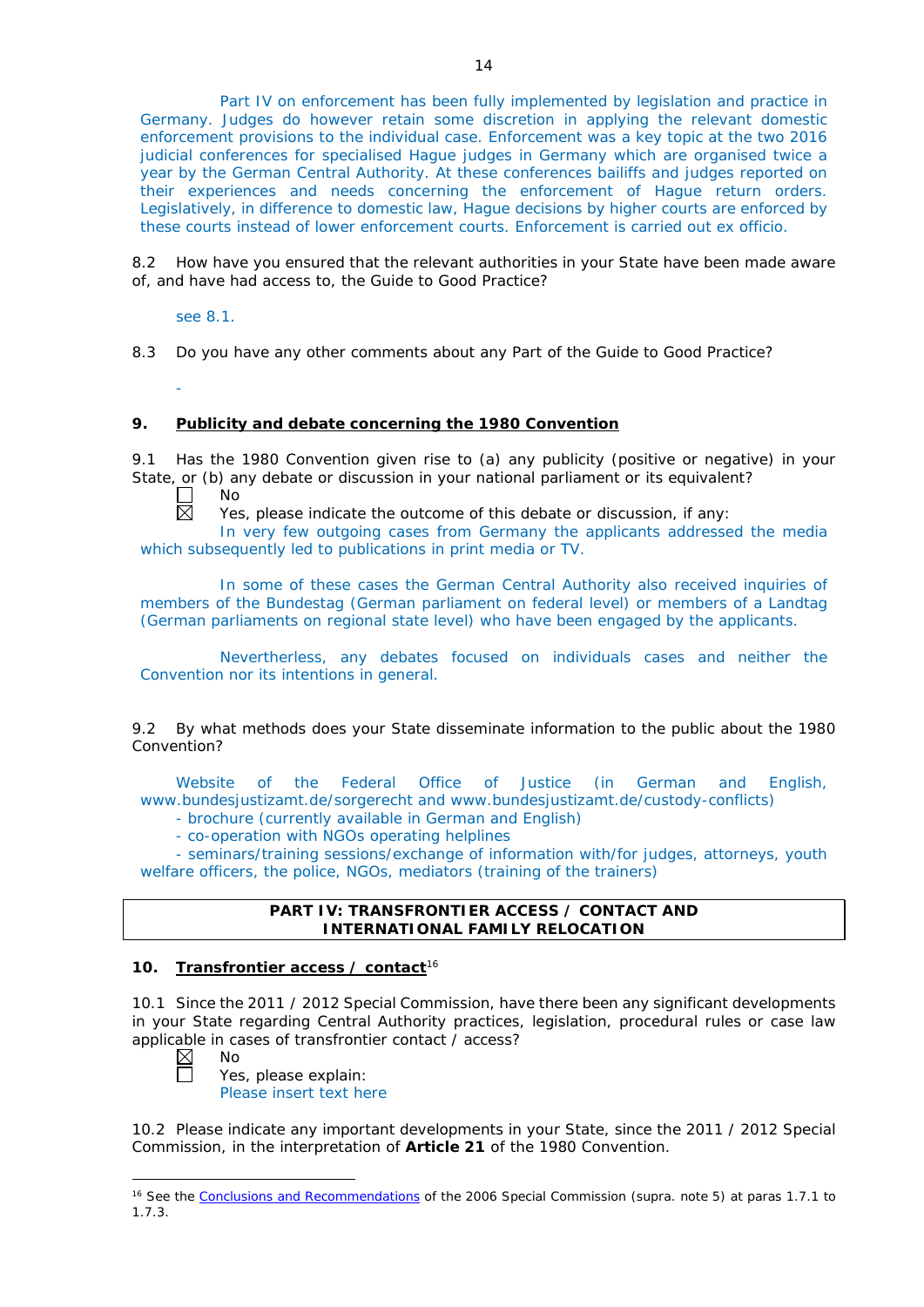#### Please insert text here

10.3 What problems have you experienced, if any, as regards co-operation with other States in respect of:

- a. the granting or maintaining of access rights; Please insert text here
- b. the effective exercise of rights of access; and Please insert text here
- c. the restriction or termination of access rights. Please insert text here

#### Please provide case examples where possible.

In general terms, the interpretation of Art. 21 1980 Convention still seems to be inconsistent among Convention States. From a German perspective, comprehensive support is provided in cross-border access cases on the basis of Art. 21, that is applicants may seek the assistance of the German Central Authority in order to either first establish access rights or - if such rights have already been granted by the competent (judicial) authority - have these rights enforced. In either cases, a wrongful removal/retention pursuant to Art. 3 is not required. However, some Convention states interpret Art. 21 differently and provide support only when the child has been wrongfully removed/retained beforehands.

The German Central Authority may also commence court proceedings in access cases albeit subject to prior authorization by the applicant pursuant to sec. 6 (2) IFLPA. In this regard, the German implementing legislation differentiates between return cases (where the German Central Authority is deemed authorised by operation of law) and access cases (where an authorization by the applicant is required).

Other Central Authorities on the contrary, provide assistance and information but are not entitled to commence court proceedings.

10.4 In what ways have you used the "General Principles and Guide to Good Practice on Transfrontier Contact Concerning Children"17 to assist in transfrontier contact / access cases in your State? Can you suggest any further principles of good practice?

Perhaps an interesting example, are the local Youth Welfare Offices that provide comprehensive assistance in access cases (see sec. 18 of Part VIII of the Social Code). In particular, the Youth Welfare Offices may assist by facilitating accompanied contact sessions.

#### **11. International family relocation**<sup>18</sup>

<u>.</u>

11.1 Since the 2011 / 2012 Special Commission, have there been any significant developments in your State regarding the legislation, procedural rules or case law applicable to international family relocation? Where possible, please explain these developments in the legislation, procedural rules or case law:

Under German law a parent may only relocate with the child if this parent has either sole custody or the sole right to determine the child's place of habitual residence. Hence, if the parents have joint custody, the parent intending to relocate requires the consent of the other parent. Elsewise, this parent would require the right to determine the child's place of residence to be transferred to her/him by means of a court decision. As regards the courts decision to transfer the right to determine the child's place of residence due to a planned relocation, it has become broadly recognized in recent case law that the motive of the parent

<sup>&</sup>lt;sup>17</sup> Available on the Hague Conference website at < www.hcch.net > under "Child Abduction Section" then "Guides" to Good Practice".

<sup>&</sup>lt;sup>18</sup> See the Conclusions and Recommendations of the 2006 Special Commission meeting at paras 1.7.4 to 1.7.5: *"*1.7.4 The Special Commission concludes that parents, before they move with their children from one country to another, should be encouraged not to take unilateral action by unlawfully removing a child but to make appropriate arrangements for access and contact preferably by agreement, particularly where one parent intends to remain behind after the move.

<sup>1.7.5</sup> The Special Commission encourages all attempts to seek to resolve differences among the legal systems so as to arrive as far as possible at a common approach and common standards as regards relocation."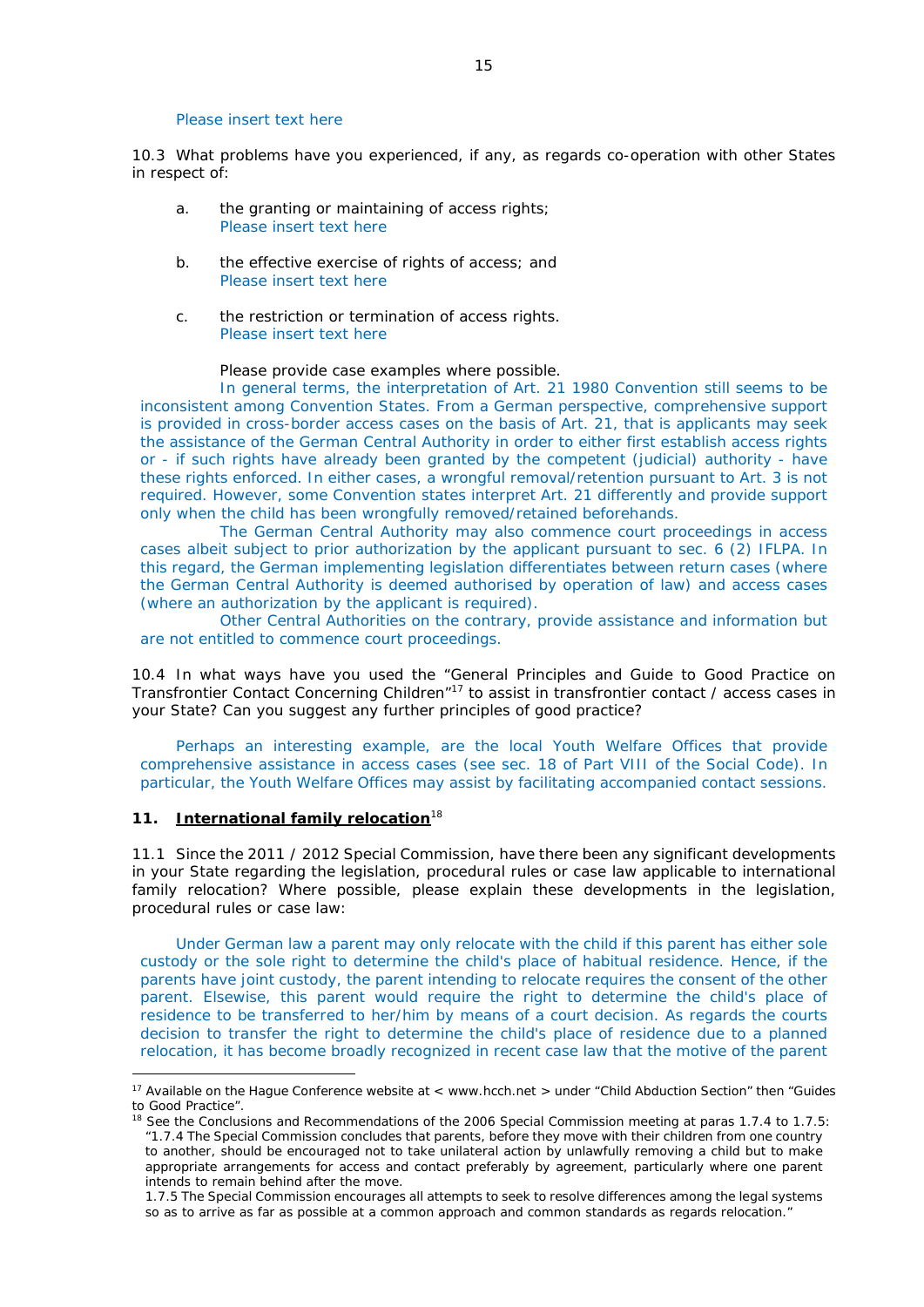intending to relocate may not be taken into consideration by the court but instead the effect of relocation on the child's well being is the only decisive factor (see Federal Court of Justice, 28 Apr 2010 - XII ZB 81/09, Federal Court of Justice, 16 Mar 2011 - XII ZB 407/10, OLG Frankfurt, 18 Jun 2013 - 7 UF 67/12).

### **PART V: NON-CONVENTION CASES AND NON-CONVENTION STATES**

#### **12. Non-Convention cases and non-Convention States**

12.1 Are there any States that you would particularly like to see become a State Party to the 1980 Convention? If so, what steps would you suggest could be taken to promote the Convention and encourage ratification of, or accession to, the Convention in those States? Please explain:

#### Please insert text here

12.2 Are there any States which are not Parties to the 1980 Convention or not Members of the Hague Conference that you would like to see invited to the Special Commission meeting in 2017?

#### Please insert text here

*The "Malta Process"*<sup>19</sup>

- 12.2 In relation to the "Malta Process":
	- a. Do you have any comment to make on the "Principles for the Establishment of Mediation Structures in the context of the Malta Process" and the accompanying Explanatory Memorandum?20

b. Have any steps been taken towards the implementation of the Malta Principles in your State and the designation of a Central Contact Point, in order to better address crossborder family disputes over children involving States that are not a Party to the 1980 and 1996 Hague Conventions?

 $\Box$ No

 $\boxtimes$ Yes, please explain:

The Central Contact Point for Cross-border Family Conflicts based at the German Branch of International Social Service within the "Deutscher Verein" exercises the function of Central Contact Point for International Family Mediation in the context of the Malta Process.

c. What is your view as to the future of the "Malta Process"? Please insert text here

# **PART VI: TRAINING AND EDUCATION AND THE TOOLS, SERVICES AND SUPPORT PROVIDED BY THE PERMANENT BUREAU**

# **13. Training and education**

<u>.</u>

<sup>&</sup>lt;sup>19</sup> The "Malta Process" is a dialogue between certain States Parties to the 1980 and 1996 Conventions and certain States which are not Parties to either Convention, with a view to securing better protection for cross-border rights of contact of parents and their children and addressing the problems posed by international abduction between the States concerned. For further information see the Hague Conference website at < www.hcch.net > under "Child Abduction Section" then "Judicial Seminars on the International Protection of Children".

<sup>&</sup>lt;sup>20</sup> The Principles and Explanatory Memorandum were circulated to all Hague Conference Member States and all States participating in the Malta Process in November 2010. They are available on the Hague Conference website at < www.hcch.net > under "Child Abduction Section" then "Judicial Seminars on the International Protection of Children".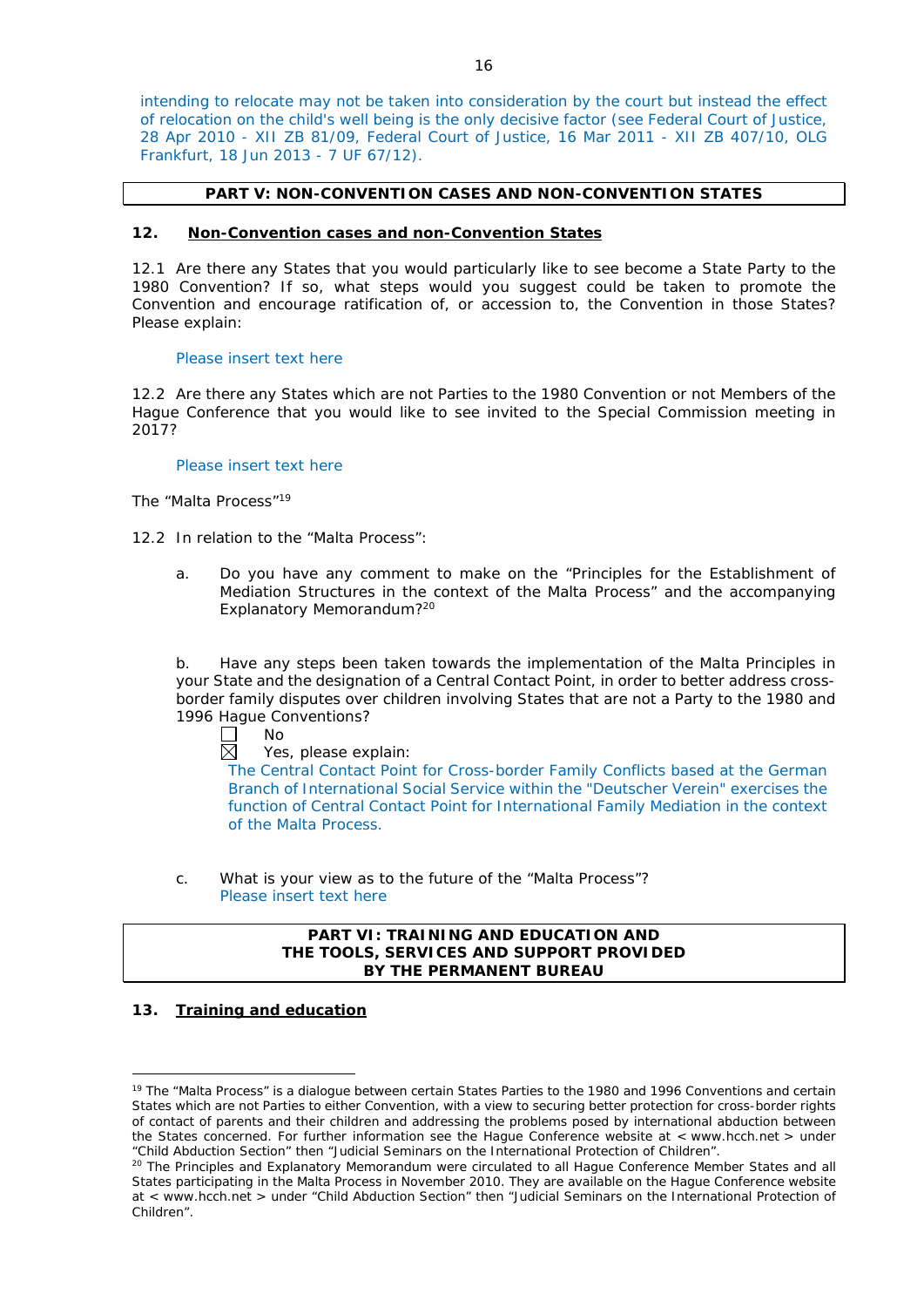13.1 Can you give details of any training sessions / conferences organised in your State to support the effective functioning of the 1980 Convention, and the influence that such sessions / conferences have had?

In Germany, since 2001 two judicial training sessions per year are being held for the judges having specialised jurisdiction for Hague return cases (22 courts of first instance and 22 courts of appeal). In addition, 1-2 judges or persons working for Central Authorities from other countries are invited as well. Since the last Special Commission, guest speakers from France, Switzerland, Romania, England, Spain, Poland, Hungary, Italy, Slovakia, Luxemburg, Austria, The Netherlands and the Czech Republic have participated. In spring 2017 Portugal and in autumn 2017 Croatia will be present.

Under the chairmanship of the German Hague liaison judge (who is also a liaision judge in the European Judicial Network and has jurisdiction for Hague cases herself), the German judges discuss legal issues concerning the 1980 Hague Convention, the Brussels II bis Regulation, the 1996 Child Protection Convention (since 2010) and the corresponding German implementing legislation. Practical issues are equally addressed (judicial networking, information sources, cooperation with other institutions when applying these instruments). They contribute to an enhanced networking between German judges having jurisdiction for Hague cases, the development of model forms and decisions, considerable decrease of the average length of proceedings and increased cross-border judicial communications and cooperation. International networking of judges has also been favoured by the presence of the foreign judges who were often Hague liaison judges or liaison judges in the European Judicial Network (or obtained this function after the conference).

### **14. The tools, services and support provided by the Permanent Bureau**

#### *In general*

-

14.1 Please comment or state your reflections on the specific tools, services and support provided by the Permanent Bureau to assist with the practical operation of the 1980 and 1996 Conventions, including:

a. The Country Profile available under the Child Abduction Section.

The Country Profiles are extremely helpful in taking into account the spefificities of the respective Convention State in return/access proceedings under the 1980 Hague Convention. For example, the Country Profiles provide for an easy way to determine if it is possible in a Convention State for a decission or other determination to be made pursuant to Art. 15 1980 Convention, that the removal / retention was wrongful within the meaning of Art. 3 1980 Convention. It would also be beneficial to have a similar tool specifically for the 1996 Hague Convention which provides more detailled information on that Convention than it is the case under the current Country Profile which focuses on the 1980 Convention.

b. INCADAT (the international child abduction database, available at < www.incadat.com >).

While INCADAT has a considerable potential, it seems there is still room for its practical potential to be fully utilized. In particular, from a German perspective, the number of decisions of German courts is still limited and most of the incorporated decisions date from some time back.

- c. *The Judges' Newsletter* on International Child Protection the publication of the Hague Conference on Private International Law which is available online for free;<sup>21</sup> Whilst being a useful tool in general, it would appear favorable if the Newsletter was released more frequently so that it can be utilized to include announcements on upcoming publications, seminars etc.
	- d. The specialised "Child Abduction Section" of the Hague Conference website  $(<$  www.hcch.net >);

<sup>&</sup>lt;sup>21</sup> Available on the Hague Conference website at < www.hcch.net > under "Child Abduction Section" and "Judges' Newsletter on International Child Protection". For some volumes of *The Judges' Newsletter*, it is possible to download individual articles as required.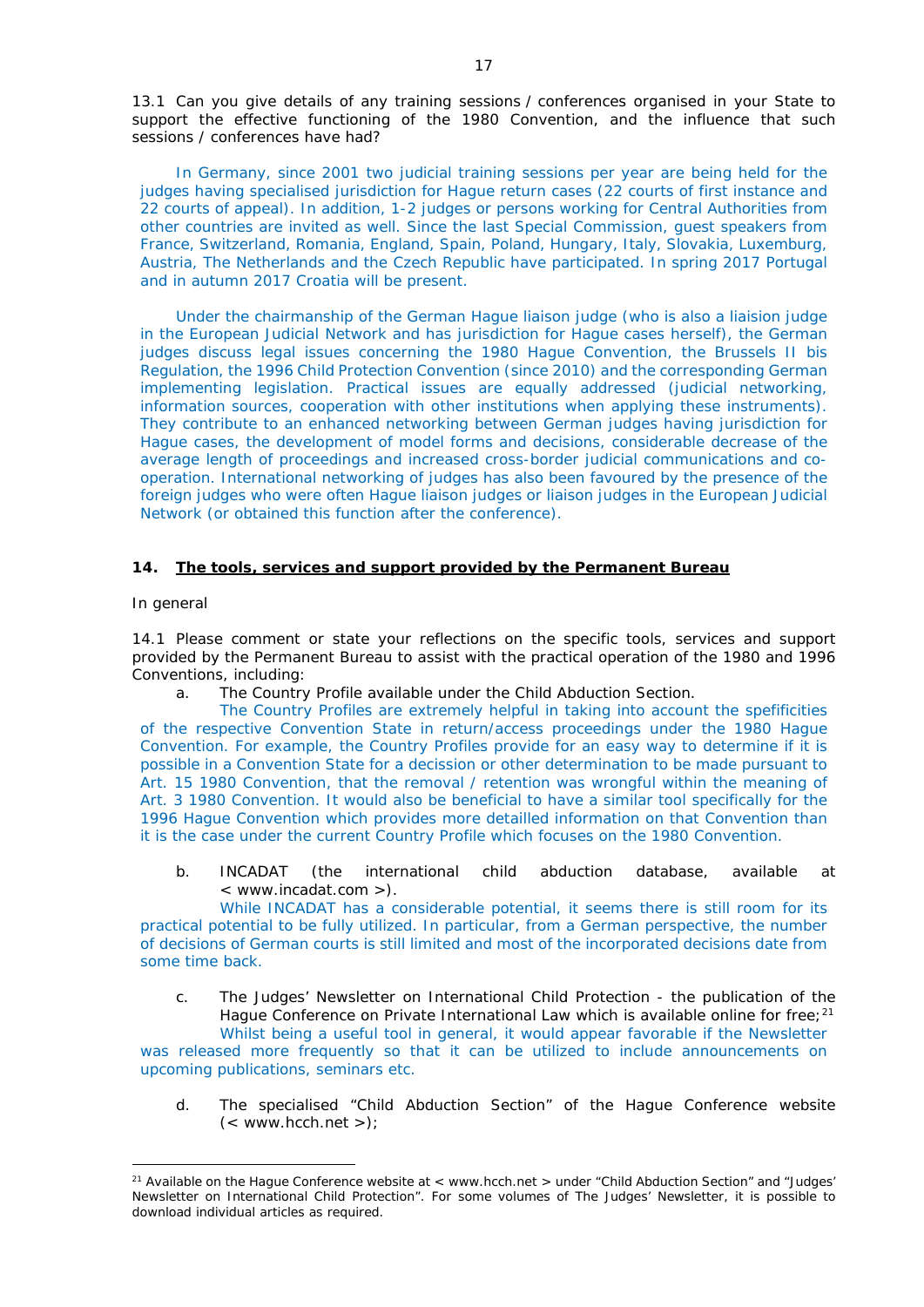This topic-centered approach serves a complementary function to the general approach via instruments / Conventions. In this regard, it is quite useful to access the required information more quickly.

e. INCASTAT (the database for the electronic collection and analysis of statistics on the 1980 Convention);  $22$ 

No practical experience due to lack of resources and compatibility/streamlining issues with software used within the Federal Office of Justice and other German authorities (see also under 3.10)

- f. Providing technical assistance and training to States Parties regarding the practical operation of the 1980 and 1996 Conventions.23 Such technical assistance and training may involve persons visiting the Permanent Bureau or, alternatively, may involve the Permanent Bureau organising, or providing assistance with organising, national and international judicial and other seminars and conferences concerning the Convention(s) and participating in such conferences; Please insert text here
- g. Encouraging wider ratification of, or accession to, the Convention(s), including educating those unfamiliar with the Convention(s);  $24$ Please insert text here
- h. Supporting communications between Central Authorities, including maintaining their contact details updated on the HCCH website; Please insert text here
- i. Supporting communications among Hague Network Judges and between Hague Network Judges and Central Authorities, including maintaining a confidential database of up-to-date contact details of Hague Network Judges Please insert text here

# *Other*

<u>.</u>

14.2 What other measures or mechanisms would you recommend:

- a. To improve the monitoring of the operation of the Conventions; Please insert text here
- b. To assist States in meeting their Convention obligations; and

Trainings of the relevant stakeholders involved, particularly the judges hearing Hague cases as well as staff from Central Authorities, Youth Welfare Offices, Police, Lawyers, etc. have been proven to be an effective tool not only in Germany but also in other states to foster the meeting of Convention obligations. Those trainings were implemented in the past in the framework of projects of e.g. the EU or the German Foundation for International Legal Cooperation

c. To evaluate whether serious violations of Convention obligations have occurred? Although the Permanent Bureau has no mandate to monitor compliance it may serve as a central collecting point for individual complaints and may consider to attempt to resolve eventual disputes.

# **PART VII: PRIORITIES AND RECOMMENDATIONS FOR THE SPECIAL COMMISSION AND ANY OTHER MATTERS**

#### **15. Views on priorities and recommendations for the Special Commission**

<sup>&</sup>lt;sup>22</sup> Further information is available via the Hague Conference website at < www.hcch.net > under "Child Abduction" Section" then "INCASTAT".

 $^{23}$  Such technical assistance may be provided to judges, Central Authority personnel and / or other professionals involved with the practical operation of the Convention(s).

<sup>&</sup>lt;sup>24</sup> Which again may involve State delegates and others visiting the Permanent Bureau or, alternatively, may involve the Permanent Bureau organising, or providing assistance with organising, national and international judicial and other seminars and conferences concerning the Convention(s) and participating in such conferences.